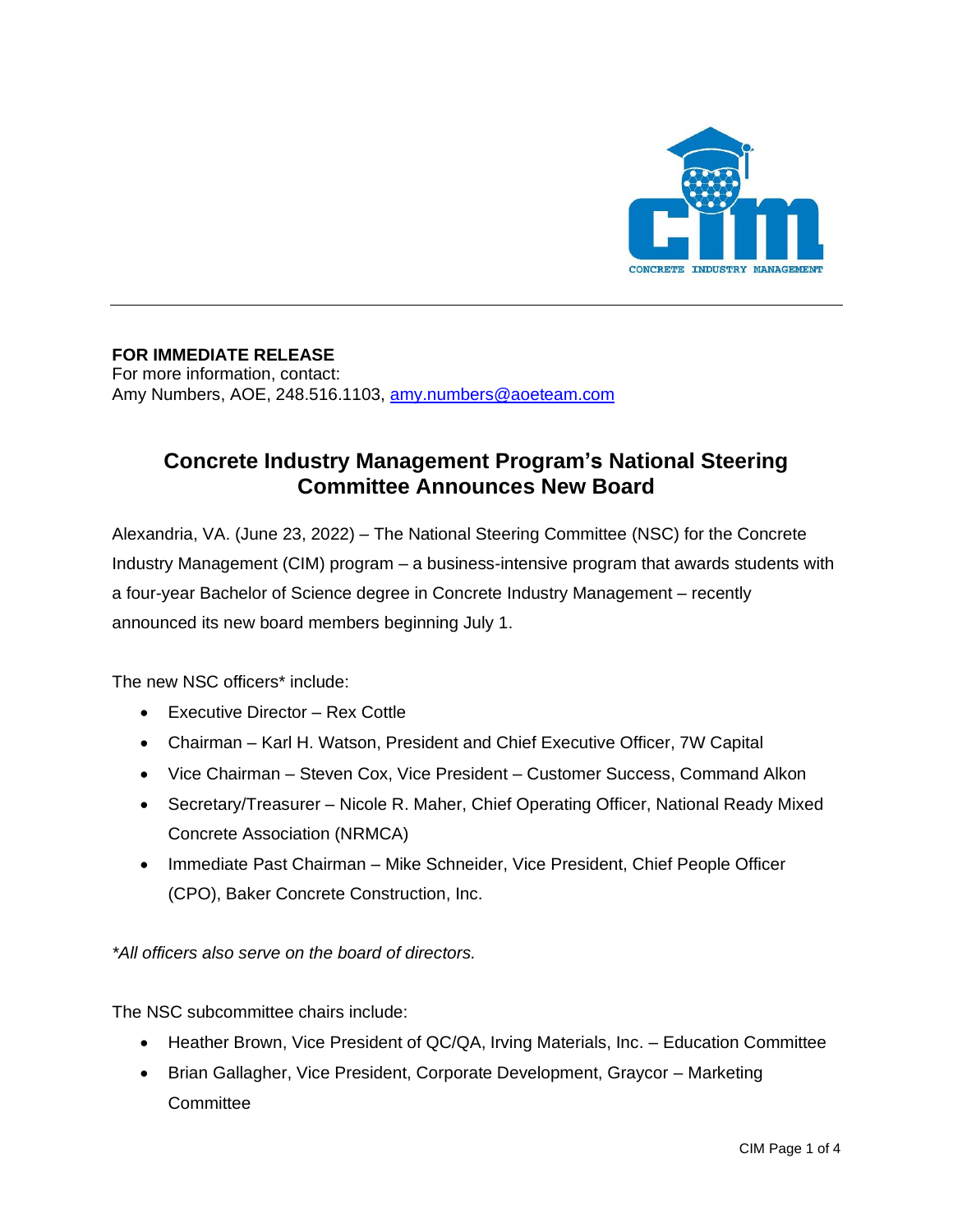- Randal M. Beard, Principal and Managing Director, Diagnostics Group, Walter P Moore – Long-Range Planning Committee
- Ben Robuck, Vice President Infrastructure and Direct Work, CEMEX Auction **Committee**
- Steve Cox, Vice President Customer Success, Command Alkon Membership **Committee**
- Paula Dunn, Learning and Development Manager, Master Builders Solutions Recruiting Committee

The NSC board of directors includes:

- Bruce Christensen, Vice President, Admixture Systems, Master Builders Solutions
- Kelly Curtis,\*\* Senior Vice President, Cement Sales & Logistics, Votorantim Cement North America
- Frank Flatch, Vice President of Human Resources and Corporate Counsel, Silvi Group **Companies**
- Karl H. Watson, President and Chief Executive Officer, 7W Capital
- Julie Garbini, Executive Director, RMC Research & Education Foundation
- Beverly Garnant, Executive Director, American Society of Concrete Contractors
- Douglas Guerrero, Chairman, CIM Patrons, California State University, Chico
- Marti Harrell, Vice President of Technical Services & Professional Development, National Precast Concrete Association Foundation (NPCA)
- Scott Harrison, Senior Associate, Construction Insight, Inc.
- Michael Ireland, President and CEO, Portland Cement Association
- Guillermo F. Martinez Sans,\*\* Executive Vice President Human Resources USA, CEMEX
- Paul Ozinga, Executive Vice President, Ozinga RMC, Inc.
- Aaron Snowdon, Director of Information Technology, Digital Products, Lehigh Hanson
- Tom Strittmatter, Senior Vice President Construction Chemicals, Sika Corporation
- Pierre G. Villere,\*\* Chairman & Senior Managing Partner, Allen-Villere Partners
- Tim Wrinkle,\*\* Product Manager, Mack Trucks

*\*\* Indicates new board members.*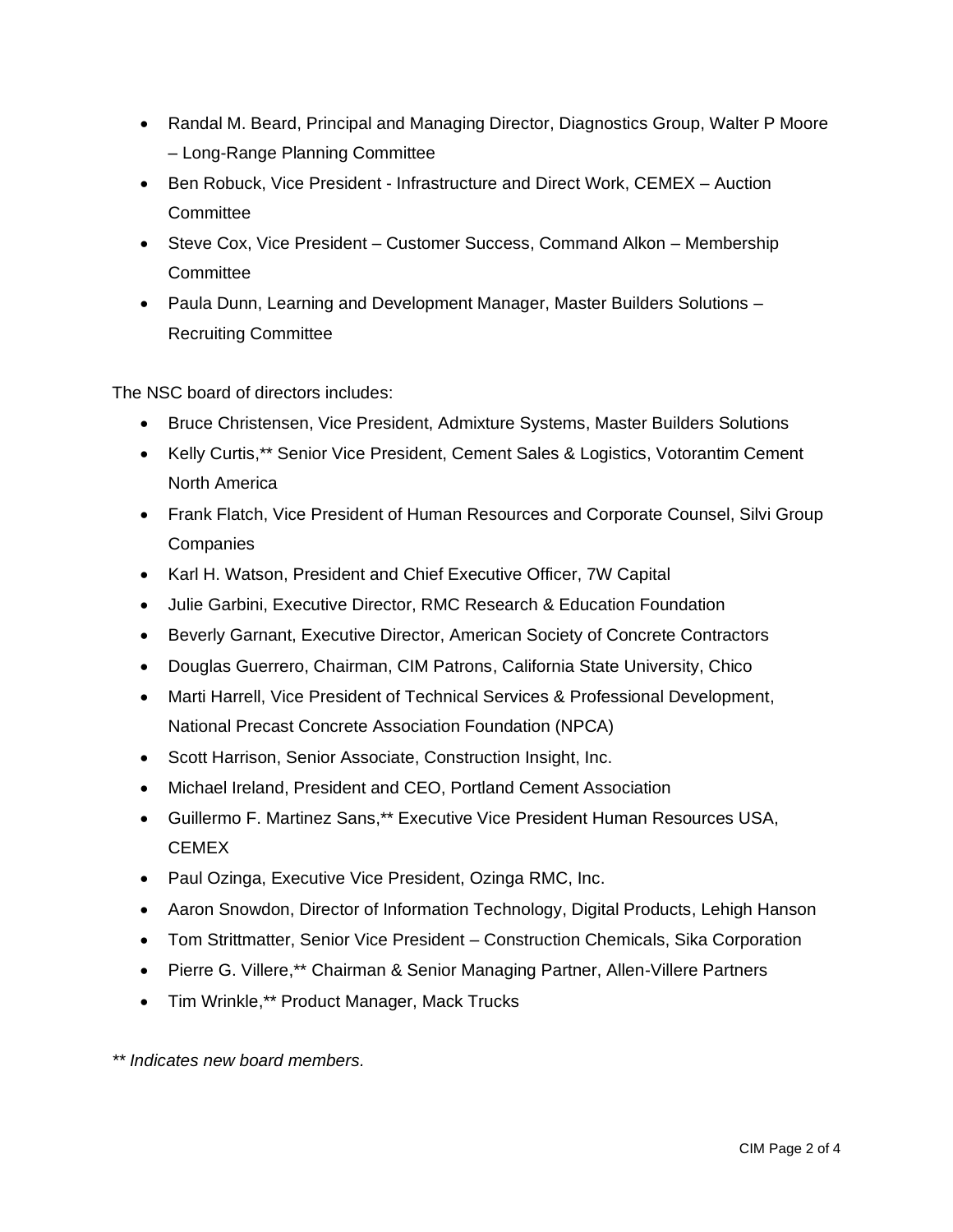Honorary Directors Include:

- David L. Vickers, Permian Basin Materials, LLC
- Earl Keese, CIM National Steering Committee
- L. Michael Shydlowski, BASF Corporation

"For the last 25 years, the leadership of the concrete industry has embraced and supported the mission of the NSC for CIM of 'advancing the concrete industry by degrees'," said NSC Executive Director Rex Cottle. "Many major companies in the concrete industry, along with most national concrete associations and foundations, have pledged their time, talent and treasures to CIM through their involvement in the NSC. Those industry leaders who serve on our board of directors are a testament to their commitment to the continued success of CIM."

## **The CIM Program**

Recognizing the need for people with enhanced technical, communication and management skills, the CIM program was developed in 1996. The individuals graduating from this program will have the skill set necessary to meet the growing demands of the progressively changing concrete industry of the  $21^{st}$  century. It is a business-intensive program, providing solid management skills that can be used in any industry, but has been developed specifically for the concrete industry. The program gives students many advantages including entering the concrete workforce with exposure to the industry early in their careers, unlike others coming in with generic business degrees.

The goal of the program is to produce broadly educated, articulate graduates grounded in basic business management, who are knowledgeable of concrete technology and techniques and are able to manage people and systems as well as promote products or services related to the concrete industry. It entails a broad range of courses, from English and history to science and mathematics. A series of required business courses such as finance, marketing, management and business law are also taken throughout the length of the program. The concrete-specific courses teach the fundamentals of concrete, properties and testing, concrete construction and more. All these courses utilize practical case studies and an internship to make sure the student obtains real-world experience essential to starting a successful career. Additional opportunities for growth include on-campus socials and other organized events providing industry networking and professional development.